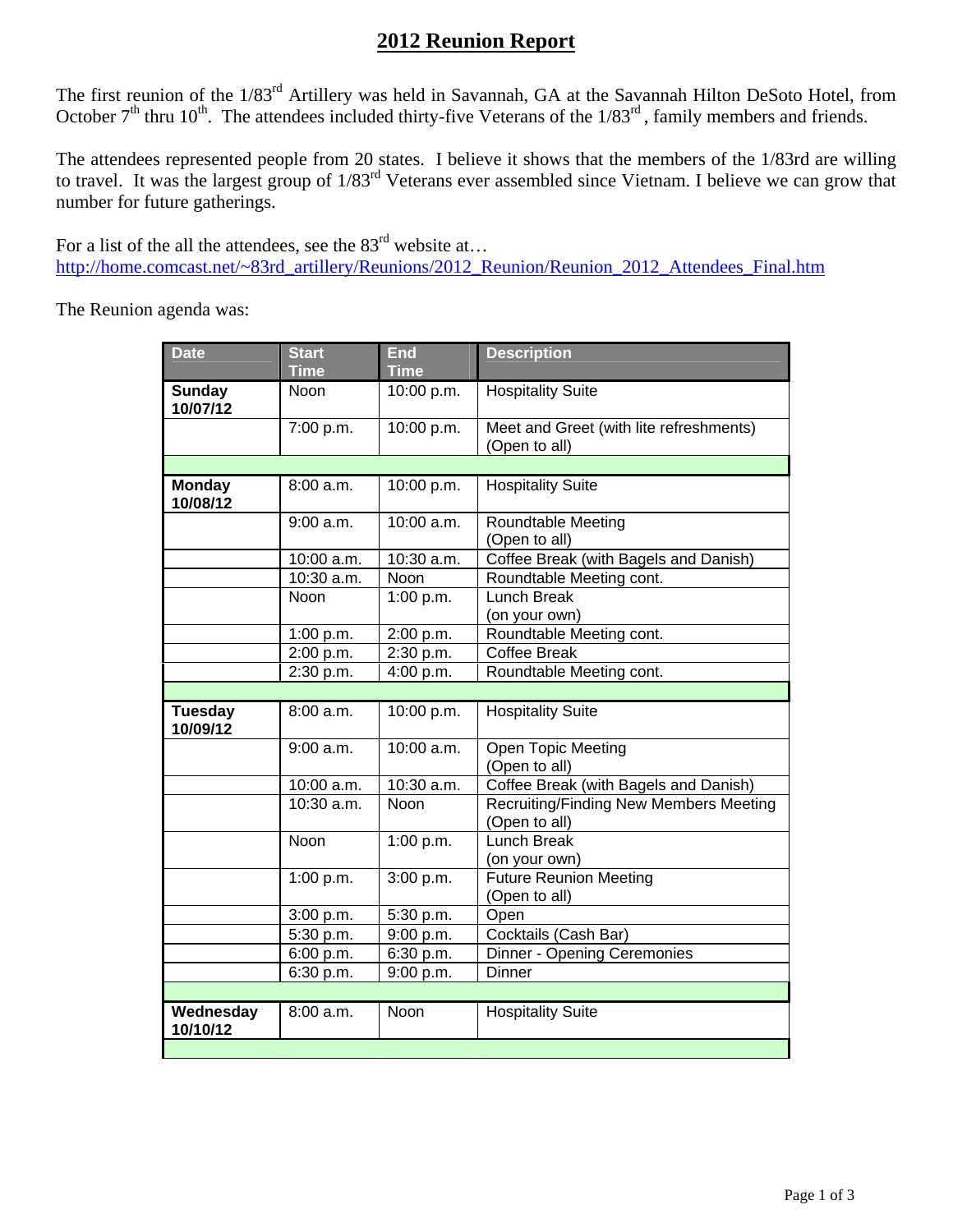## **2012 Reunion Report**

The agenda was very informal, none of the meetings were mandatory but they were all very well attended. Guests were invited to attend all meetings. Time was available for reconnecting and meeting all those that attended. Open time was also available for exploring Savannah.

Registration and the distribution of welcome information packets were available on Sunday between 1–4 p.m. Sunday evening was the official Meet and Greet. Beverages and lite refreshments were available. The evening was relaxing with good conversation and companionship and gave everyone their first chance to get acquainted or in some cases re-acquainted.

Monday was set aside for a roundtable discussion for those interested in participating. At this gathering, we had the opportunity for everyone who wanted to, to talk about their experiences before, during and after Vietnam. It was also a chance to tell the group about special memories that they had about their time in Vietnam. This meeting was very positive and the family members who attended said that they found it very enlightening, interesting and helpful.

There were coffee breaks with refreshments available at the morning breaks on Monday and Tuesday and a beverage break Monday afternoon.

Tuesday morning we had a meeting to discuss ways in which everyone can help to find more of our  $1/83^{rd}$  men. I mentioned that our email list currently stands at 228 but there are many more we have yet to find. All were asked to try tracking down at least one former member of the Battalion.

Tuesday afternoon we met to discuss future reunions. The welcome packet contained a questionnaire that was to be returned by Tuesday morning's meeting with individual thoughts and suggestions. We then discussed the results of the questionnaire Tuesday afternoon. I explained to everyone the costs involved in this reunion and things to be aware of as we go forward. We also discussed how often to meet and where to meet next. I have since sent out a reunion survey to the entire email group to give everyone a chance to vote on these same two questions with a response date of November 1. The results are as follows:

The majority suggested that every other year would be good to meet. During the discussion it was decided that visiting Washington DC as a group should be our goal for 2016. DC and surrounding areas are expensive and it was thought going in 2016 would allow everyone time to prepare. Groundbreaking ceremonies for the Viet Nam Education Center in DC will take place this Veterans Day with a completion goal for the end of 2014. Visiting the Wall and the Education Center would be a rewarding trip0

We received suggestions for 35 different locations the following are the top vote getters:

**Branson, MO in 2014 with 24 votes, Washington, DC in 2016 with 18 votes.** Everyone agreed that the early fall was the best time to get together. We can revisit these questions as time goes on but for now, Branson will be the location of our next reunion in 2014. We have several attendees that have offered to do research on Branson and get back to me.

The following are the other locations (with vote count) that we can decide on as we go forward:

**Lawton/Ft.Sill, 11, San Antonio 9, Philadelphia, Las Vegas, San Francisco each with 5 votes, Williamsburg, New Orleans, San Diego each with 4 votes. The remaining suggested cities had only one or two votes: Kansas City, Milwaukee, Boston, Denver, Memphis, Minneapolis, Salt Lake City, Nashville, Savannah, Jacksonville, Boulder, Charleston, Charlotte, Gettysburg, Springfield IL, Vicksburg MS, Seattle, Maui, Long Island, Phoenix, Albuquerque, St.Louis, and lastly Vietnam.**